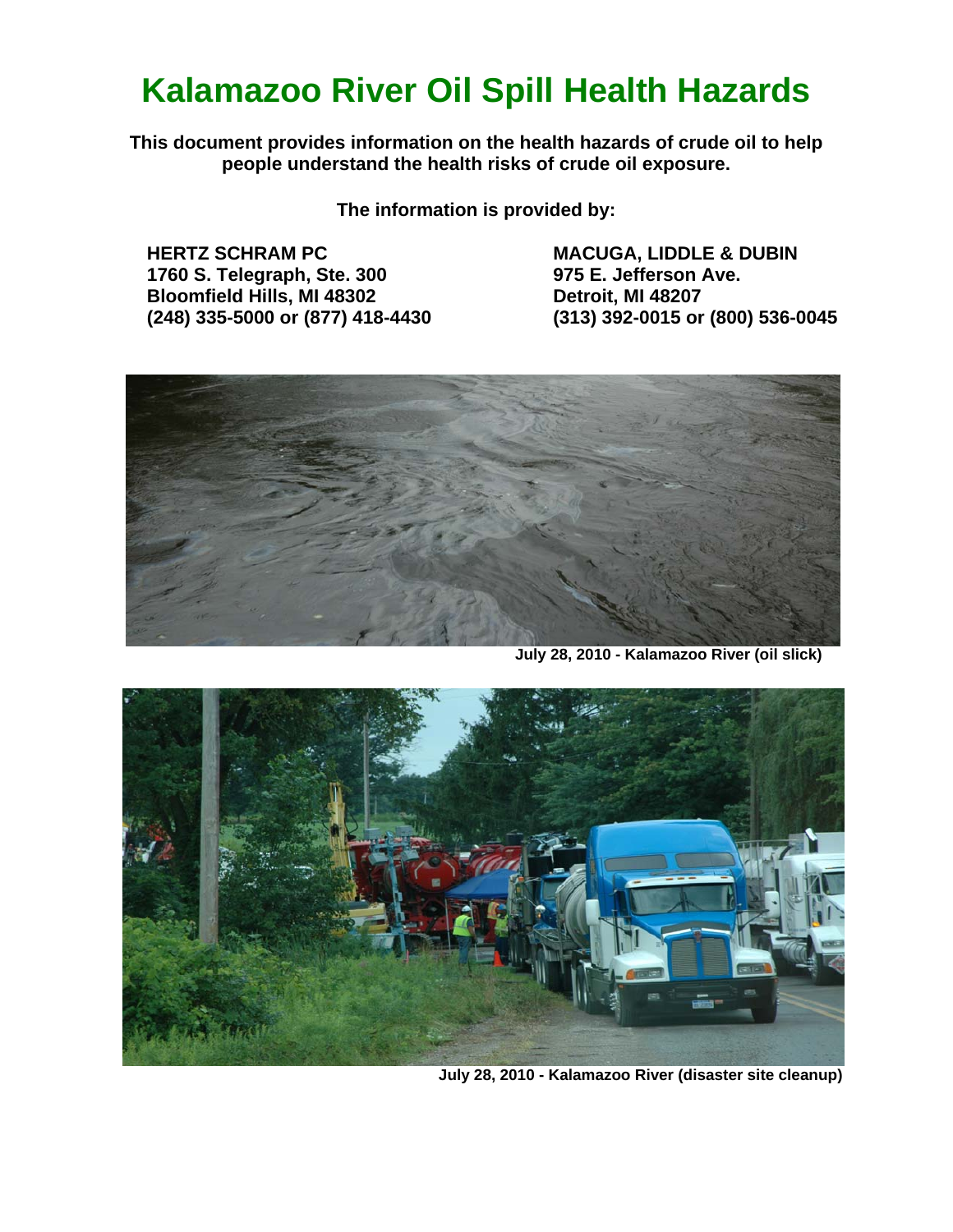

 **July 28, 2010 - Kalamazoo River (oil contaminated riverbank)** 

#### **Introduction**

When the crude oil spilled in Kalamazoo, many people in the vicinity were exposed to oil itself, or fumes from the oil. Crude oil contains hundreds of chemicals and many of them can cause health problems. People vary in their responses, depending on individual characteristics and the amount of exposure that they had. Some people will have no health problems, and others may become very ill.

# **Exposure**



**July 28, 2010 - Kalamazoo River (oil saturated riverbank)**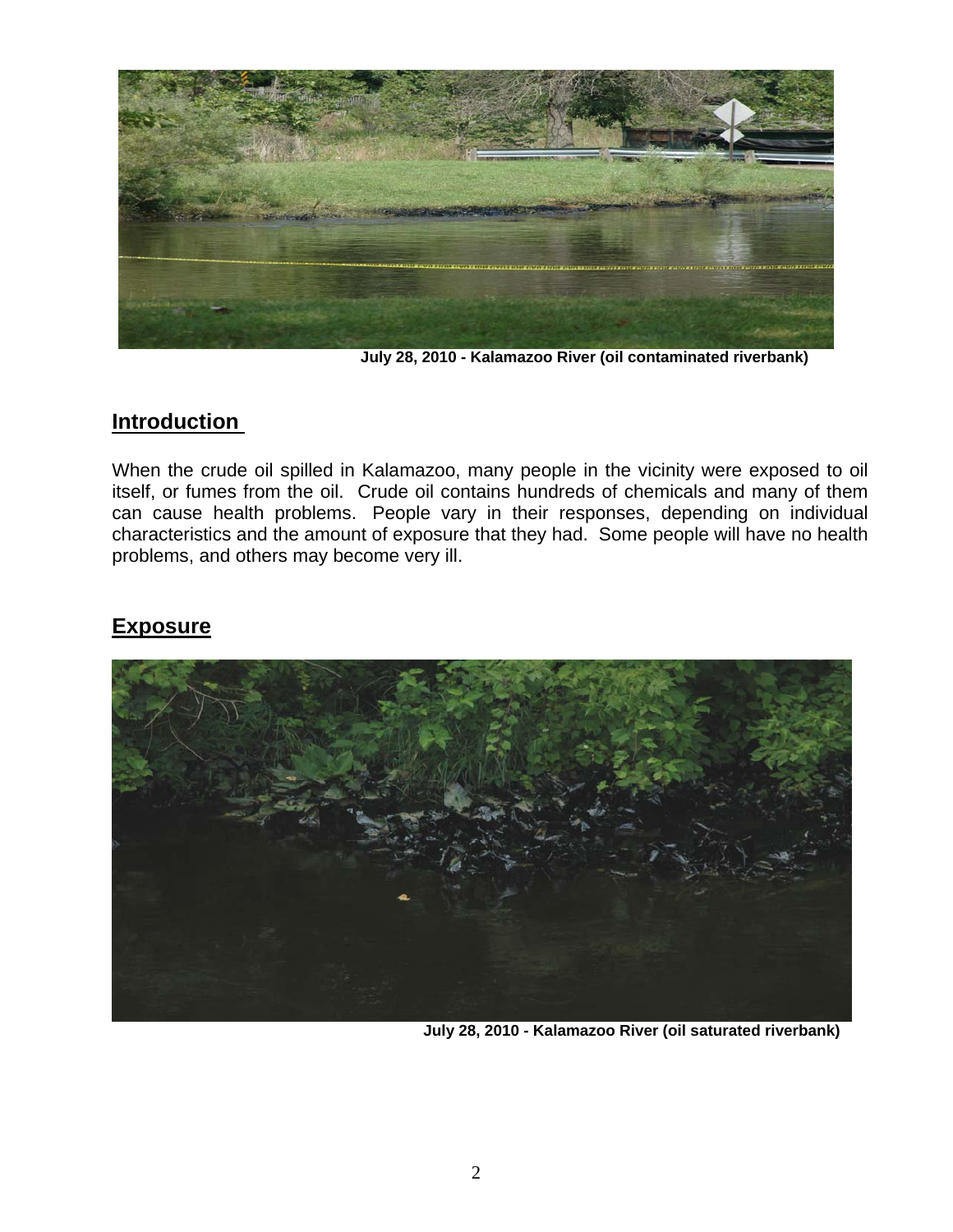

 **July 28, 2010 - Kalamazoo River (impacted wildlife)**

Exposure to crude oil can occur in many ways:

- skin contact with oil-contaminated materials,
- inhaling chemicals that have moved into the air,
- ingestion of contaminated water or food.

Exposure varies from one person to the next. Children often have a higher internal exposure (dose) than adults, even when they are in the same location. Pregnant women may also be more highly exposed than many other adults because they are breathing in more air, eating more food, and drinking more water than usual.

Some ingredients in crude oil can evaporate into the air and travel long distances. Odors may be noticeable, but some chemicals have no odors. Even when there is no odor, the air can be contaminated.

Standard crude oil chemicals that people can be exposed to when a spill occurs are listed in Table D-1 of the U.S. Centers for Disease Control (CDC) "Toxicological Profile for Petroleum Hydrocarbons" published in 1999 at:

http://www.atsdr.cdc.gov/ToxProfiles/tp123.pdf. Crude oil ingredients vary slightly, but its toxic properties are fairly consistent. Chemicals such as benzene and polycyclic aromatic hydrocarbons (PAHs) are very toxic.

## **Toxic Effects**

Exposure to crude oil can cause visible harm where the contact occurred (e.g., on the skin or in the lungs). But crude oil chemicals can move throughout the body, so health effects can be widespread, even from exposure that only occurs to the skin. Crude oil contains chemicals that can move quickly through the skin.

Regardless of how exposure occurs, once crude oil chemicals are in the body, they enter the bloodstream and circulate rapidly. They can move through cell walls and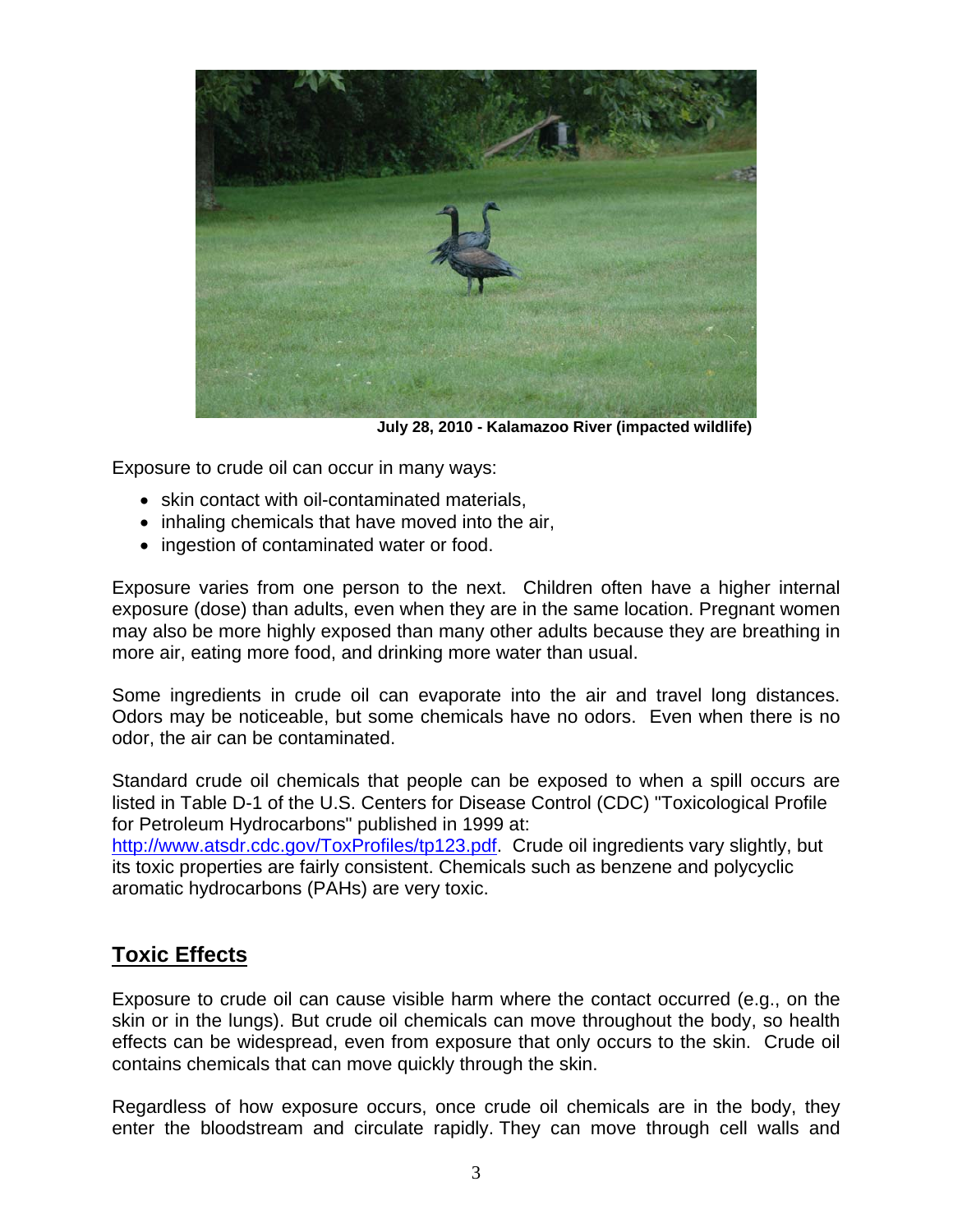change the way the cells work, damage DNA, and disrupt normal body functions. For more details, see http://www.atsdr.cdc.gov/ToxProfiles/tp123.pdf

Crude oil's toxic ingredients can damage every system in the body:

- respiratory system
- liver
- kidneys
- circulatory system
- immune system
- musculoskeletal system
- skin and integumentary system metabolism
- nervous system, including the brain
- reproductive/urogenital system
- endocrine system
- gastrointestinal system
- sensory systems
- blood forming system
	-

Damaging or altering these systems causes a wide range of diseases and conditions. For example, damage to the reproductive system can cause infertility, impotence, pregnancy loss, and changes in the structure of reproductive organs.

Crude oil chemicals can cause abnormal growth and development in children and damage a developing baby (CDC, 1999). They can disrupt hormone levels and damage DNA, causing cancer and birth defects.

Immediate effects. Exposure to crude oil for a short time can cause skin irritation on contact. Irritation may be mild or severe, causing reddening or more severe harm, including chemicals burns, swelling (edema), pain, and permanent skin damage. Common effects of inhaling or ingesting crude oil include difficulty breathing, headaches, dizziness, nausea, confusion, and other central nervous system effects. These are more likely to be noticed than potentially more serious effects that don't have obvious signs and symptoms: lung, liver and kidney damage, infertility, immune system suppression, disruption of hormone levels, blood disorders, mutations, and cancer.

Benzene exposure that is brief, but at high levels can cause abnormal heart beat (ventricular fibrillation), GI problems (congestive gastritis, toxic gastritis, pyloric stenosis), kidney damage, skin irritation and burns, swelling and edema, vascular congestion in the brain, lethal central nervous system depression, and other health problems (http://www.atsdr.cdc.gov/toxprofiles/tp3.pdf ).

People who don't have immediate effects such as headaches, tiredness, dizziness, nausea, or respiratory distress may still be at risk for health consequences from longerterm exposures (see below). In susceptible individuals such as children and those with health problems, moderate or low level exposures can cause effects that would usually only result from high exposures in healthy adults.

There is no safe level of exposure to crude oil because it contains ingredients that can cause mutations and cancer, even at very low exposure levels. Our bodies can often repair the damage from chemicals, but that doesn't always occur. Any exposure to a mutagenic carcinogen (e.g., benzene) imposes some degree of risk.

Longer-term exposure effects. Exposure over weeks or more, usually at lower levels than short-term exposure can cause some harm that is different than short-term exposure (see CDC, 1999). They vary from cancer to permanent nerve damage. If the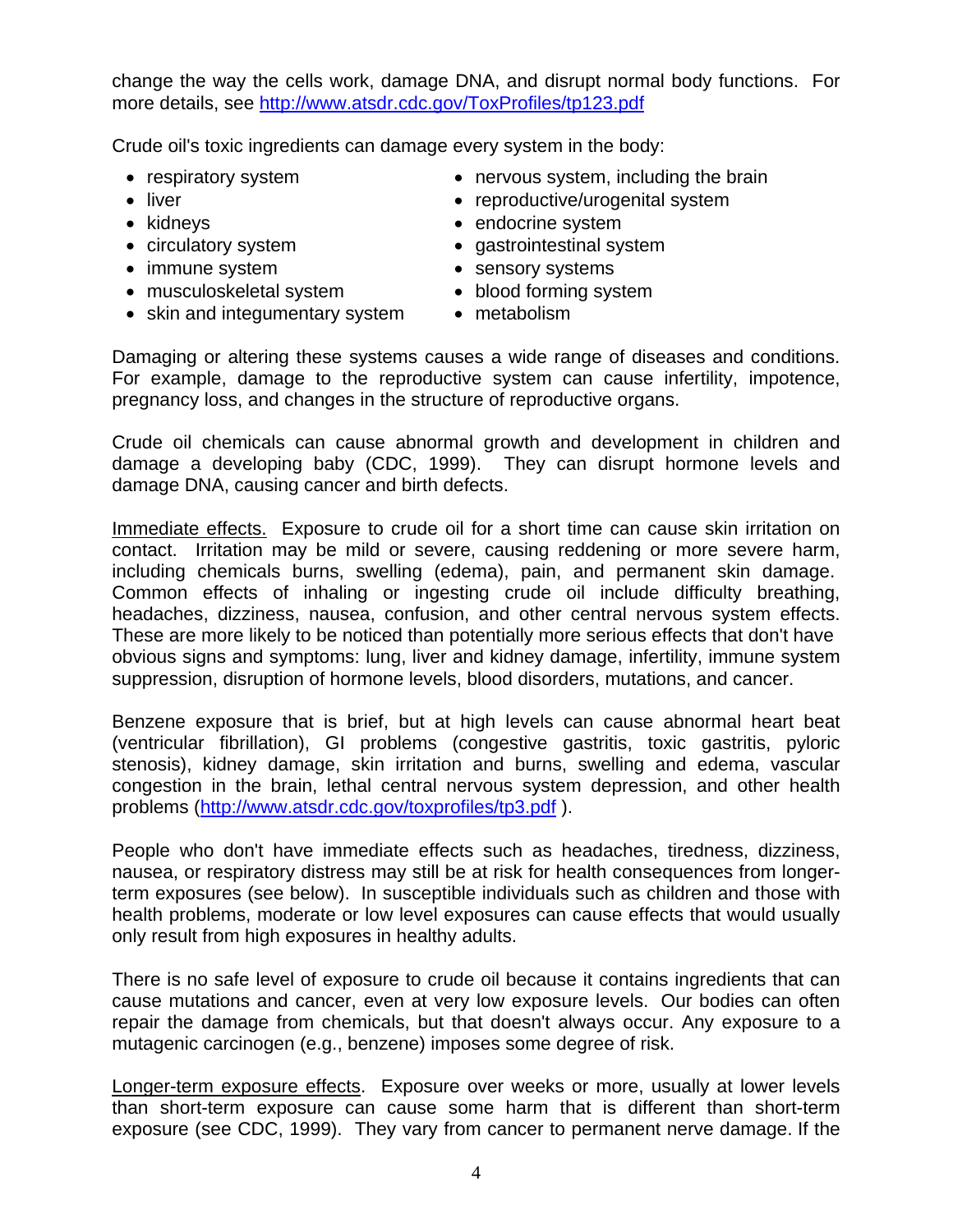exposure resulting from the Kalamazoo spill is likely to be long-term, additional information will be provided on the health effects that may occur.

Benzene. Benzene is a toxic chemical in crude oil that is of very high concern because it can cause rapid toxic effects and after time in can cause cancer. Details about benzene are at: http://www.atsdr.cdc.gov/toxprofiles/tp3.pdf. US EPA's "goal" for benzene in water is zero because it can cause cancer (leukemia). It can also cause aplastic anemia (a precursor of leukemia), abnormal chromosomes, damage to the immune system and abnormal development of blood cells. When blood cells are abnormal, other serious medical conditions can result, including infections and cardiac stress. Nervous system damage, difficulty sleeping, and memory loss have also been reported. Animal studies have shown that benzene can cause endometrial polyps, ovarian lesions, and male reproductive system abnormalities. There is also some evidence that benzene can cause harm to an unborn baby and reduce fertility (http://www.atsdr.cdc.gov/toxprofiles/tp3.pdf ).



## **Susceptible Subgroups**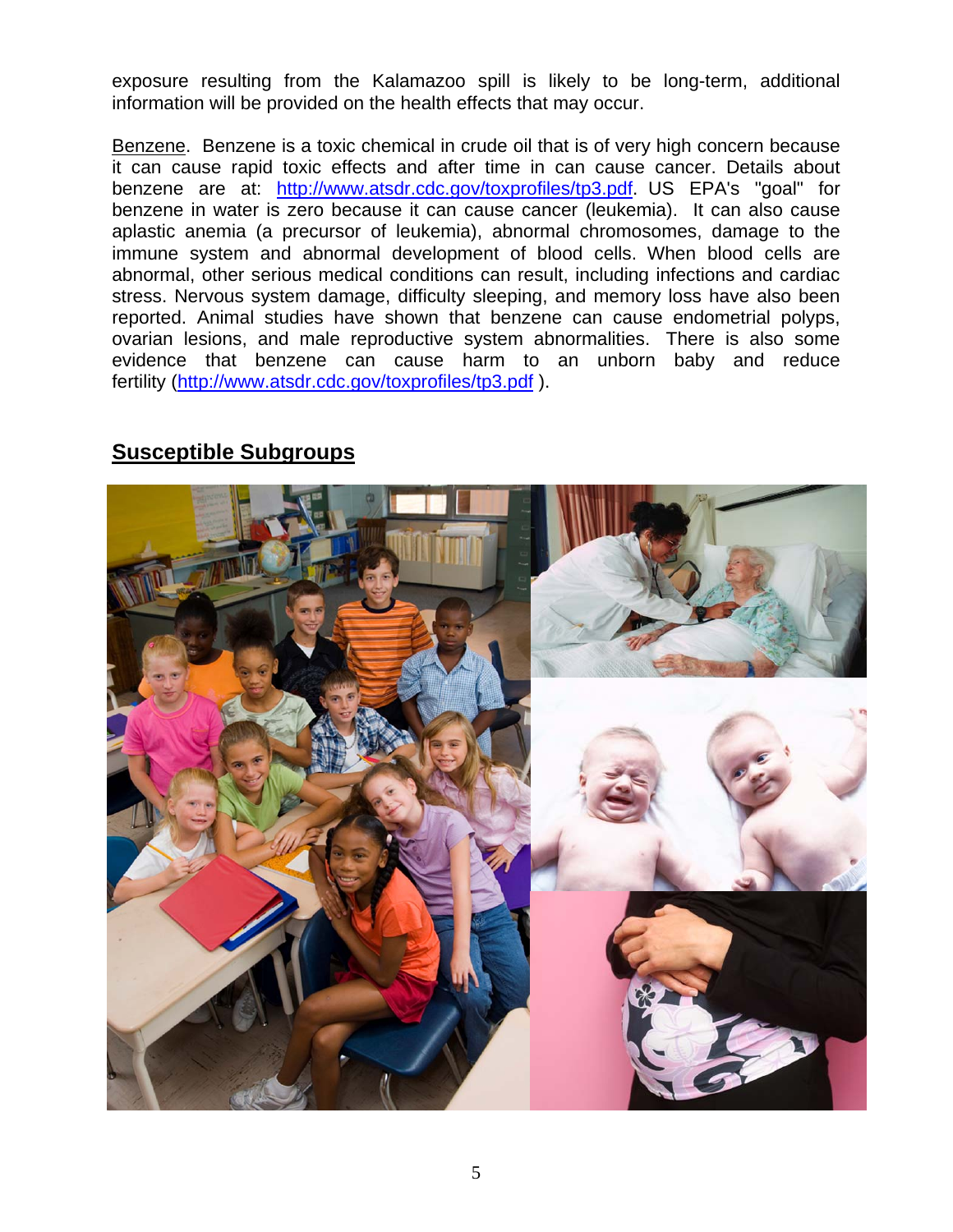Individual responses depend on exposure and each individual's characteristics Populations that are especially susceptible are discussed below.

Children are vulnerable to toxic chemicals in crude oil that disrupt normal growth and development. Their brains are highly susceptible to many neurotoxic ingredients. Endocrine disruptors in crude oil can cause abnormal growth, infertility, and other health conditions. Children's exposures may be higher than adults and can include contaminated soil or sand. Newborns are especially vulnerable due to incompletely formed immune and detoxification systems.

Many people with medical conditions are more susceptible because crude oil attacks most organ systems, including those affected by other illnesses. Exposure to toxic chemicals can also alter actions of some medications, causing increased or decreased potency. People taking medications that reduce their detoxification ability, and those taking acetaminophen, aspirin, haloperidol, who have nutritional deficiencies or who concurrently drink alcohol may be more susceptible. Some inherited enzyme deficiencies also increase susceptibility (listed in CDC, 1999).

People exposed to other toxic chemicals at work or home may be at higher risk.

Pregnancy places increased stress on the liver, kidneys, and cardiovascular system. Chemicals in crude oil that are toxic to these systems can pose health risks to women. Women who are carrying multiple babies are at higher risk for kidney damage due to the greater physiological stress this causes. Pregnancy also requires a careful balance of hormones insure a baby develops in a healthy way. Hormone disruptors in crude oil can change hormone levels in ways that harm a developing baby. For example, reduced thyroid hormone levels can cause babies with reduced intelligence.

The developing fetus is also directly susceptible to the toxic effects of many chemicals in crude oil. Many cause mutations, endocrine disruption, skeletal deformities, hormone disruption, neuorocognitive damage, and other types of damage. Different aspects of development are at high risk during different months of gestation. Most chemicals circulating in the mother can pass through the placenta and reach a baby.

#### **Your Questions**

If you have questions about the information in this report, you should contact the law firms listed below. They may recommend a clinical medicine specialist who has experience treating chemically-exposed patients, including many with crude oil exposure.

**HERTZ SCHRAM PC 1760 S. Telegraph, Ste. 300 Bloomfield Hills, MI 48302 (248) 335-5000 or (877) 418-4430** 

**MACUGA, LIDDLE & DUBIN 975 E. Jefferson Ave. Detroit, MI 48207 (313) 392-0015 or (800) 536-0045**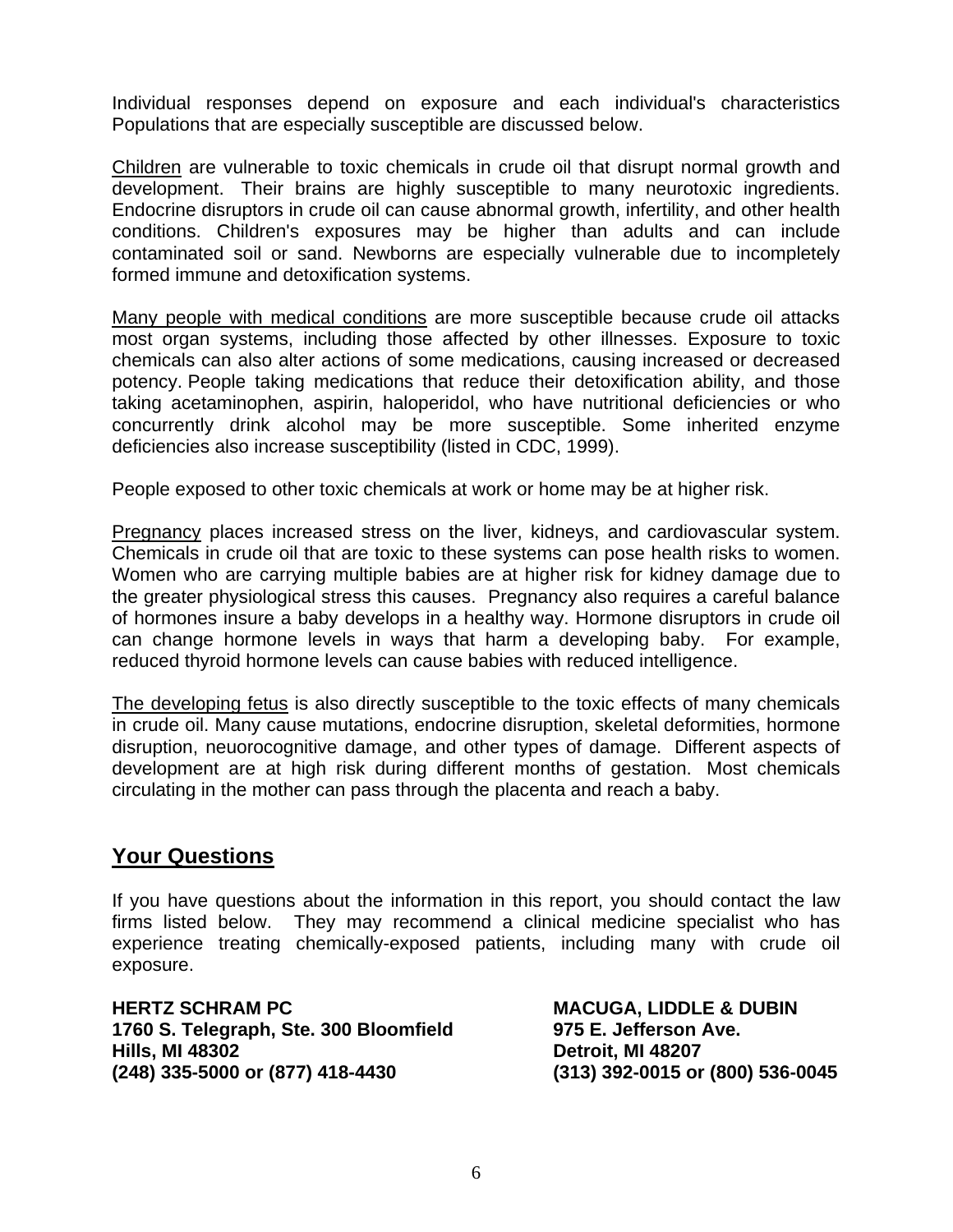# **Authorship**

All scientific text was provided by Kathleen Burns, Ph.D. Dr. Burns is a toxicologist who has managed investigative teams, conducting health evaluations of air, water, soil, and food contamination in the US and other countries, and developing protective policies to reduce people's exposure to toxic chemicals. She has worked for state and federal agencies since 1981. Dr. Burns has published books and papers on the health effects of chemicals, including petroleum ingredients and is the founder and director of Sciencecorps, an organization that has assisted Veterans, tribal organizations, 9/11 cleanup workers, and communities across the US on environmental health issues. She is currently providing Gulf residents with information on health hazards of the oil spill and dispersants. She has degrees from the University of Chicago and the University of Illinois Medical Center, with specialty training from Northwestern University Medical School and Harvard University.

All photos of the Kalamazoo River and environs by James S. Thomson.

#### **Michigan Medical Specialist**

Michael R. Harbut, M.D. is Chief of the Center for Occupational & Environmental Medicine and Director of the Environmental Cancer Program, at the Karmanos Cancer Institute in Royal Oak Michigan, near Detroit and a Clinical Professor of Internal Medicine at Wayne State University. Dr. Harbut's office number is 248-547-9100.

#### **Disclaimer**

*The information in this report should not be construed as medical guidance or recommendations for any specific patient. Such information must be obtained directly from a licensed medical practitioner who is treating a patient.* 

#### **Sources for this report and additional information**

CDC, 1999: http://www.atsdr.cdc.gov/ToxProfiles/tp123.pdf

CDC, 2007: http://www.atsdr.cdc.gov/toxprofiles/tp3.pdf

US EPA, 2002 on benzene: http://www.epa.gov/ttn/atw/hlthef/benzene.html

OSHA, 2010: http://www.osha.gov/Publications/3172/3172.html

NLM: http://sis.nlm.nih.gov/dimrc/oilspills.html - very limited information on human health

The National Toxicology Program (NIEHS-NIH) provides information on carcinogenic crude oil ingredients (e.g., benzene) & limited information on reproductive hazards http://ntp.niehs.nih.gov/

California's EPA provides a list of chemicals know to cause cancer and/or reproductive harm: http://www.oehha.org/prop65/prop65\_list/files/P65single040210.pdf